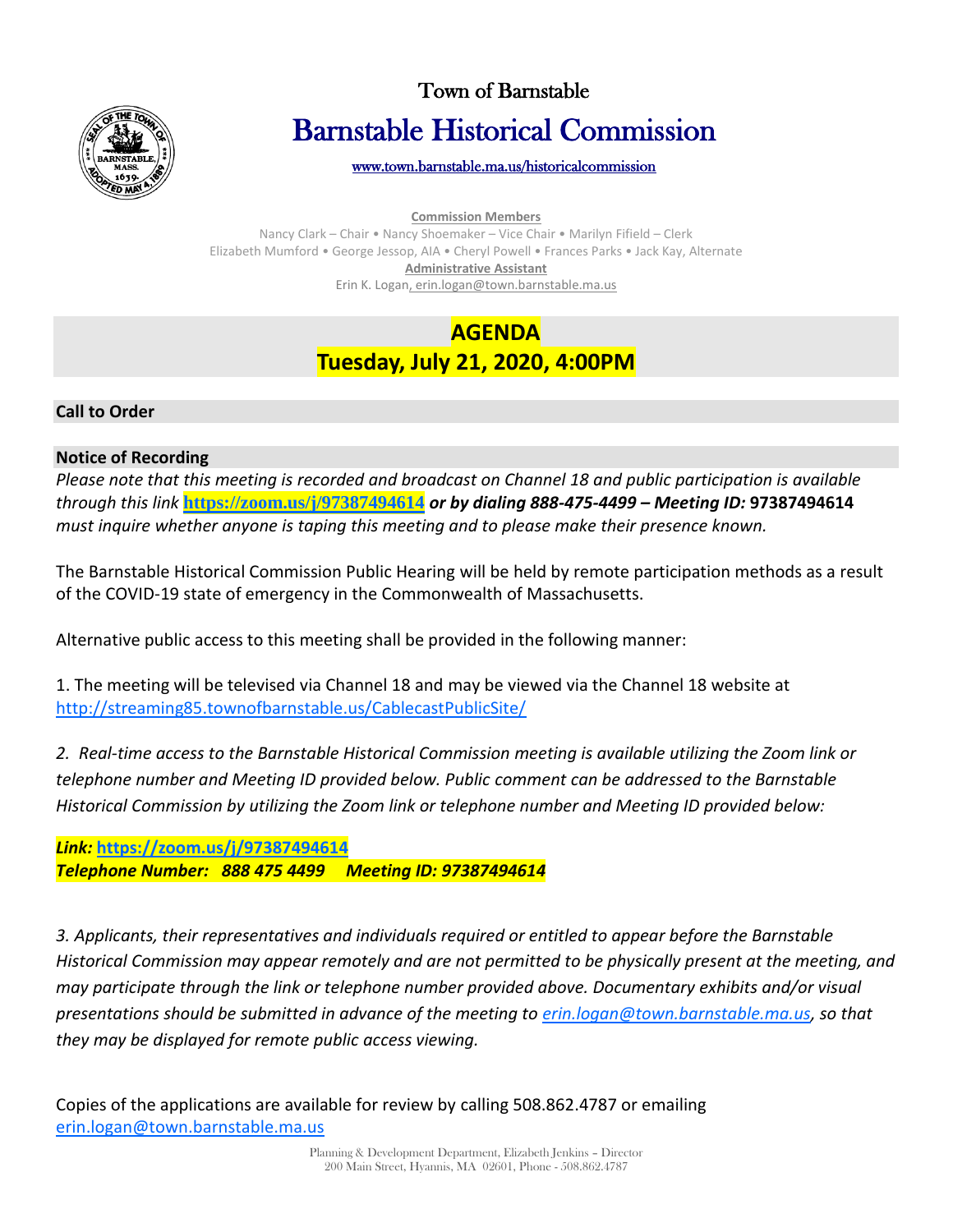Acting under the provisions of the Code of the Town of Barnstable, §112-1 through §112-7, the Historical Commission will hold a Public Hearing on the following applications. The following Applications have been determined significant and were referred to a Public Hearing:

#### **Elections**

Annual elections of Chair, Vice Chair, and Clerk positions

#### **Continued Applications**

**Hyannis Rotary, LLC, c/o Ford and Ford Attorneys at Law, 10 Hyannis Avenue, Hyannis Port, Map 287, Parcel 131, GB Holbrook House, built c.1905, contributing structure in the Hyannis Port Historic District** Partial demolition of the Water Tower – remove portions of lower water tower structure and reconstruct; top section of water tower to be removed and placed on a newly reconstructed lower portion; remove and replace all stucco

#### **Kaschuluk, Jeffrey, 58 Wianno Avenue, Osterville, Map 141, Parcel 003/000, Watson Adams House, built 1869, inventoried**

Partial demolition – demolish portions of the structure and relocate remaining structure

#### **Cappelucci, David & Colleen, 31 Eel River Road, Osterville, Map 116, Parcel 106, built 1925** Full demolition – full demolition of the main structure

#### **Applications**

**TG Family Trust, 486 Parker Road, Osterville, Map 115, Parcel 025, built 1920** Full demolition of the existing main structure

#### **979 Sea View Ave, LLC, 979 Sea View Avenue, Osterville, Map 090, Parcel 008, built 1928** Full demolition of the existing main structure

#### **Other**

- Correspondence Update from the Cape Cod Commission regarding the DRI Referral for the proposed full demolition at 554 Wianno Avenue, Osterville
- Barnstable Prioritized Survey Project discussion and vote to accept and the completed inventory forms (form B's)
- Discussion and possible vote to forward ten (10) completed inventory forms (forms B's) as provided by the Marstons Mills Historical Society and reviewed by the Barnstable Historical Commission
- Update Community Preservation Committee
- Historic events open to the public

**Approval of Minutes** January 21, 2020